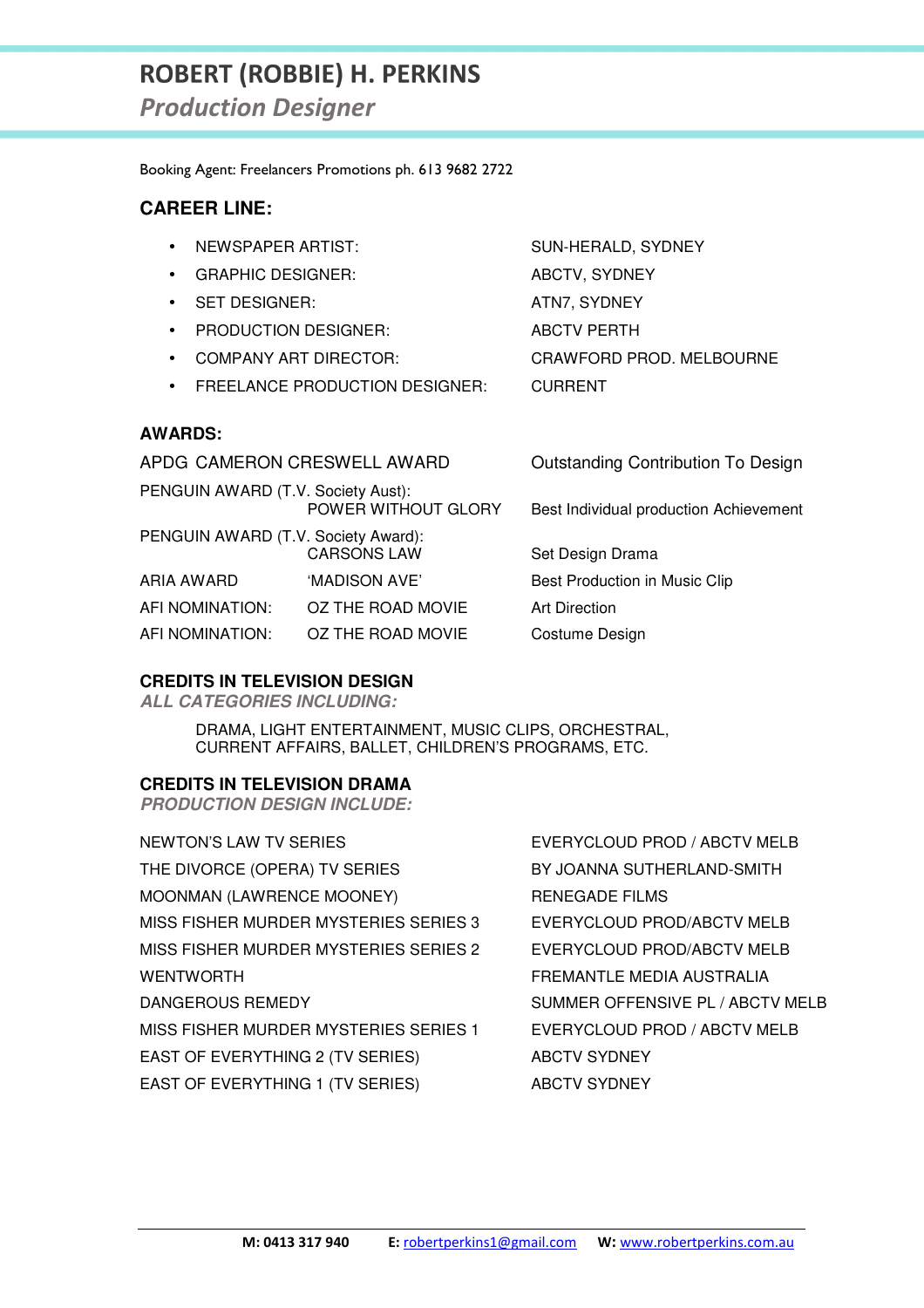# **ROBERT (ROBBIE) H. PERKINS**

*Production Designer* 

OUTBACK HOUSE (DOCU/DRAMA) ABCTV SYDNEY CRASH/BURN (TV SERIES) COX KNIGHT PRODUCTIONS CRASH/BURN (PILOT) COX KNIGHT PRODUCTIONS PONDEROSA (USA SERIES) WESTERN PRODUCTIONS HIGH FLYERS (TV SERIES) WEST STREET PRODUCTIONS LIL'MONSTERS – SERIES PILOT BEYOND/DECEMBER FILMS BALANCED PARTICLE FREEWAY (Sci Fi Series) WHITBREAD & ROSENBAUM THE MAN FROM SNOWY RIVER (TV SERIES) GTV9 (Aust)/PRO FILMS(USA) RATBAG HERO **HERO HSV7/AUSTRALIS FILMS** HIGH COUNTRY (TV FEATURE) GTV9/P.B.L.PRODUCTIONS ALL THE RIVERS RUN 2 HSV7/CRAWFORDS NEIGHBOURS (Establish series) HSV7 (1<sup>ST</sup> SERIES) NEIGHBOURS (Establish series) CHANNEL 10 (2<sup>nd</sup> SERIES)

## **DESIGNED & DIRECTED – OPENING TITLES OF TV SERIES:**

• THE SECRET LIFE OF US (1st & 2nd SERIES)

### **CREDITS IN FEATURE FILMS INCLUDE:**

- 
- **JACOBSEN**
- 
- 
- STORM WARNING JAMIE BLANKS/RESOLUTION FILMS
- CHARLOTTE'S WEB PARAMOUNT PICTURES (USA)
- EQUUS (IMAX) EQUUS FILM PROD. P/L
- 
- 
- 
- 
- 

## **TV VIDEO MUSIC CLIPS (include)**

- **POWDERFINGER Dir: Mark Hartley**
- HUMAN NATURE **Direct State State** Point Mark Hartley
- 

• MISS FISHER & THE CRYPT OF TEARS EVERYCLOUD PRODUCTIONS (CURRENT) **BROTHERS' NEST GUILTY PRODUCTIONS: CLAYTON** 

• PATRICK ROGET CLINIC PTY LTD

• LONG WEEKEND JAMIE BLANKS/ARCLIGHT FILMS

• MALCOLM CASCADE FILMS (AFI BEST FILM)

• NEIL LYNNE STONY CREEK FILMS

• ANNIE'S COMING OUT FILM AUSTRALIA (AFI BEST FILM)

• DUSTY KESTRAL FILMS

• 'OZ' THE ROAD MOVIE COUNT FEATURES (AFI Nom/Art Direction)

**BARDOT** BARDOT **Dir: Mark Hartley**